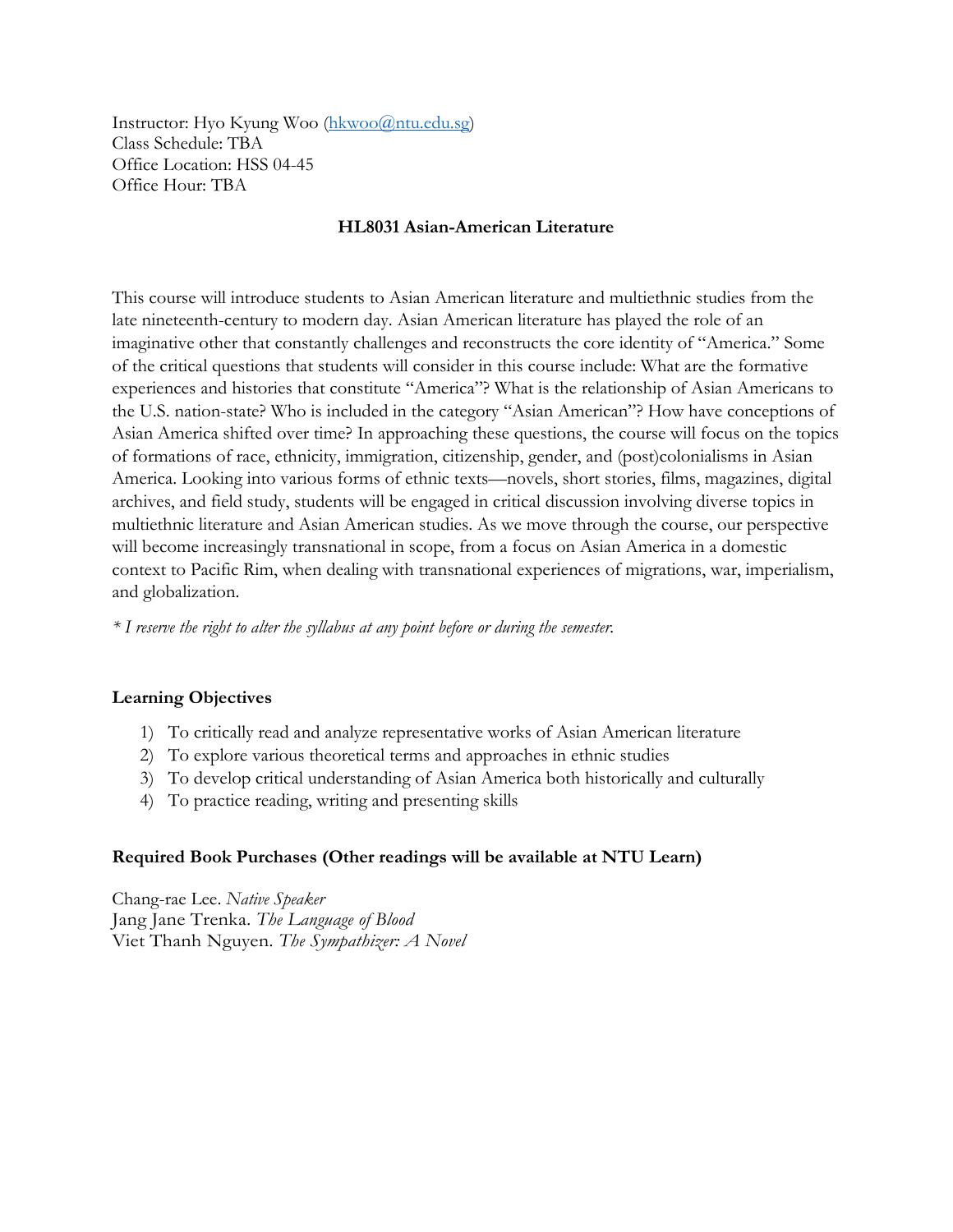**Course Outline (Some secondary readings are subject to change)** 

|                | <b>Topic and Reading</b>                                                              |
|----------------|---------------------------------------------------------------------------------------|
| $\mathbf{1}$   | Intro. Mapping the Field: Asian American history and literature                       |
|                | Sucheng Chan, Chronology of Asian American History                                    |
|                | Kandice Chuh, "(dis)owning America"                                                   |
|                | Frank Chin Aiiieeeeee! Intro.                                                         |
|                |                                                                                       |
|                | Donald Trump Campaign Speech "Mexico Is Becoming New China":                          |
|                | http://edition.cnn.com/videos/politics/2015/08/11/donald-trump-press-                 |
|                | conference-erin.cnn                                                                   |
| 2              | Early Representations of Asian Americans: Yellow Peril and the 1882 Chinese           |
|                | <b>Exclusion Act</b>                                                                  |
|                | Chinese Exclusion Acts (1882): available from                                         |
|                | https://www.ourdocuments.gov/print_friendly.php?flash=true&page=transcript&d          |
|                | $oc = 47$ &title=Tr                                                                   |
|                |                                                                                       |
|                | Erika Lee. "The Chinese Exclusion Example: Race, Immigration, and American            |
|                | Gatekeeping, 1882-1924" Journal of American Ethnic History 21.3 (2002): 36-62.        |
|                | Bill Ong Hing. "The Undesirable Asian" in Defining America through Immigration Policy |
|                | $(2004), 28-50$                                                                       |
|                |                                                                                       |
|                | Film in class: Ancestors in the Americas: Coolies, Sailors, Settlers                  |
| $\mathbf{3}$   | <b>Immigration and Model Minorities</b>                                               |
|                | Carlos Bulosan. American Is in the Heart (Part 2)                                     |
|                | Keith Osajima. "Asian Americans as the Model Minority: An Analysis of the Popular     |
|                | Press Image in the 1960s and 1980s" in A Companion to Asian American Studies, edited  |
|                | by Kent A. Ono (215-226)                                                              |
| $\overline{4}$ | Internment Camp and the Limits of Citizenship                                         |
|                | John Okada. No-No Boy                                                                 |
|                | Citizen 13669 (Graphic Novel, except)                                                 |
|                | Life Magazine. "How to Tell the Japs from the Chinese" December 22, 1941              |
|                | Time Magazine. "How to tell Your Friends from Japs"                                   |
|                |                                                                                       |
|                | Mae Ngai. Impossible Subjects (excerpt)                                               |
| 5              | Orientalism, Stereotype, and Asian Woman                                              |
|                | Maxine Hong Kinston. Women Warrior "No Name Woman" and "White Tigers"                 |
|                | (excerpt)                                                                             |
|                | Angry Little Asian Girl: www.angrylittlegirls.com                                     |
|                |                                                                                       |
|                | Frank Chin and Jeffrey Paul Chan "The Most Popular Book in China" in Maxine           |
|                | Hong Kingston's Woman Warrior: A Case Book                                            |
|                | King Kok Cheung. "The Woman Warrior versus The Chinaman Pacific: Must a Chinese       |
|                | American Choose between Feminism and Heroism?" (Wu, 308-23)                           |
| 6              | National Language and Multiculturalism (1)                                            |
|                | Chang-rae Lee Native Speaker (1)                                                      |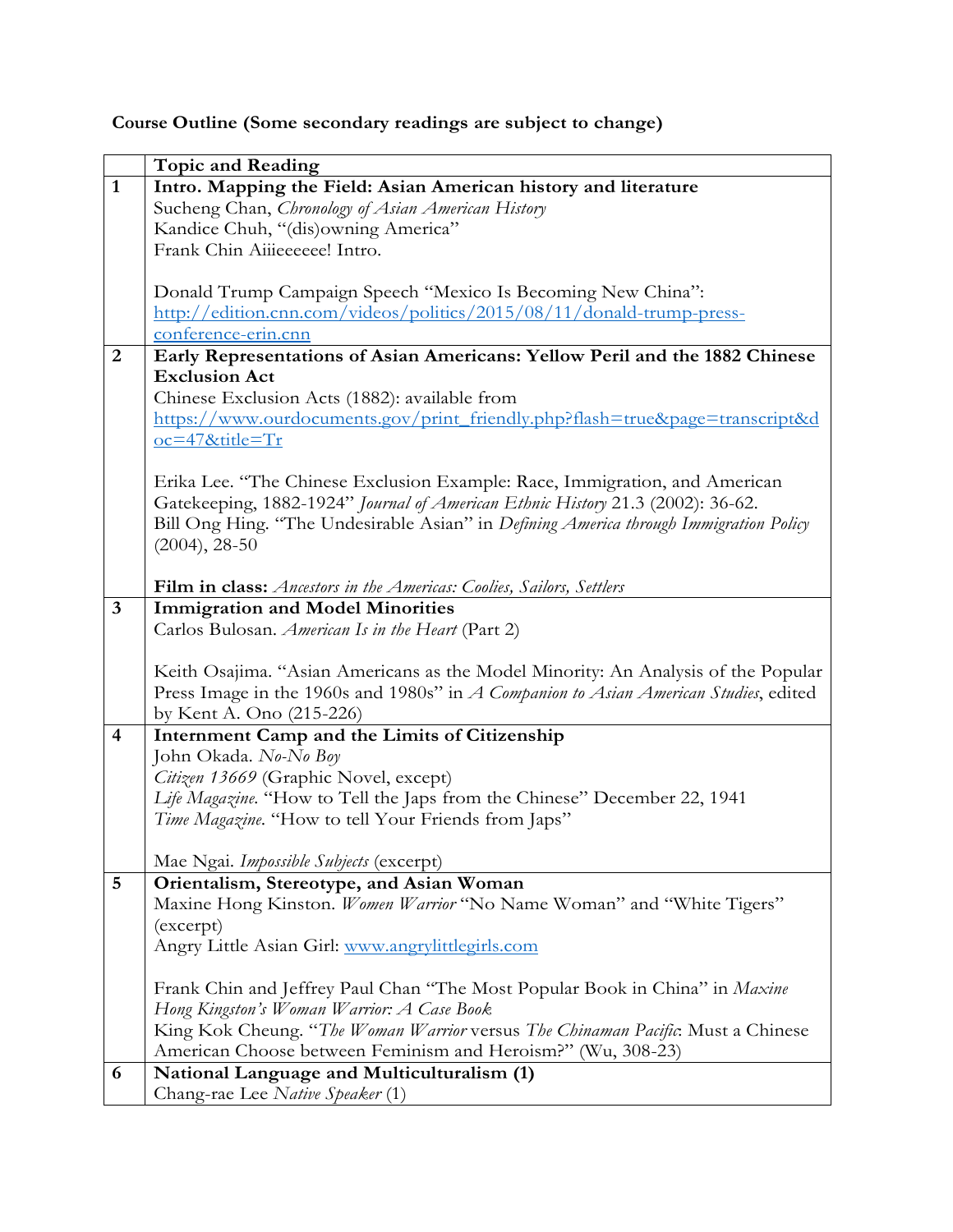| $\overline{7}$ | Secondary Reading: TBA<br>National Language and Multiculturalism (2)            |
|----------------|---------------------------------------------------------------------------------|
|                | Chang-rae Lee. Native Speaker (2)                                               |
|                | Cha Hak Kyung. Dictee (excerpt)                                                 |
| 8              | <b>Asian Ethnic Enclaves: Chinatown</b>                                         |
|                | Fae Myenne Ng. Bone (excerpt)                                                   |
|                | Younghill Kang. East Goes West (excerpt)                                        |
|                |                                                                                 |
|                | Student will present the outcome of their fieldwork where they visit one ethnic |
|                | enclave in Singapore.                                                           |
| 9              | <b>Transpacific Memories: War and Refuges</b>                                   |
|                | Viet Thanh Nguyen. The Sympathizer: A Novel (1)                                 |
|                |                                                                                 |
|                | Linda Trinh Vo, "The Vietnamese American Experience: From Dispersion to the     |
|                | Development of Post-Refugee Communities" (Wu and Song 290-306)                  |
| 10             | <b>Transpacific Memories: War and Refuges</b>                                   |
|                | Viet Thanh Nguyen. The Sympathizer: A Novel (2)                                 |
|                |                                                                                 |
|                | Oscar Campomanes. "New Formations of Asian American Studies and the Question of |
|                | U.S. Imperialism"                                                               |
| 11             | Transpacific Memories: War and International Adoption                           |
|                | Jang Jane Trenka. Language of Blood (autobiography)                             |
|                |                                                                                 |
|                | In-class Film: Diem Borshay In the Matter of Cha Jung Hee                       |
| 12             | Transpacific Circulation: Asian Americans in Popular Culture                    |
|                | Big Bang Theory (TV show)                                                       |
|                | K-pop Music Video: Big Bang, Girl's Generation                                  |
|                | Lee, Robert G. Orientals: Asian Americans in Popular Culture (1999). Intro.     |
| 13             | Conclusion                                                                      |
|                | Gary Okihiro. "The Death of Ethnic Studies"                                     |
|                | Lisa Lowe. "Heterogeneity, Hybridity, Multiplicity: Asian American Differences" |

# **Recommended Readings**

Amy Kaplan. "Left Alone with America: The Absence of Empire in the Study of American Culture" *Cultures of United States Imperialism*. Eds. Amy Kaplan and Donald A. Pease. Durham and London: Duke UP, 1993. 3-21.

Kandice Chuh. *Imagine Otherwise: On Asian Americanist Critique*

Kim, Elain H., and Norman Alarcon, eds. *Writing Self, Writing Nation: Essays on Theresa Hak Kyung Cha's Dictee.* Berkeley: Third Woman Press, 1994Lisa Lowe. *Immigrant Acts*

Koshy, Susan. "The Fiction of Asian American Literature." *The Yale Journal of Criticism Fall* (1996) Michael Omi and Howard Winant. *Racial Formation in the United States*.

Ong, Aihwa. *Flexible Citizenship: The Cultural Logics of Transnationality*. Durham: Routledge, 1994.

Shankar, Lavina Dhingra, and Rajini Srikanth, eds. *A Part, Yet Apart: South Asians in Asian America*. Philadelphia: Temple UP, 1998.